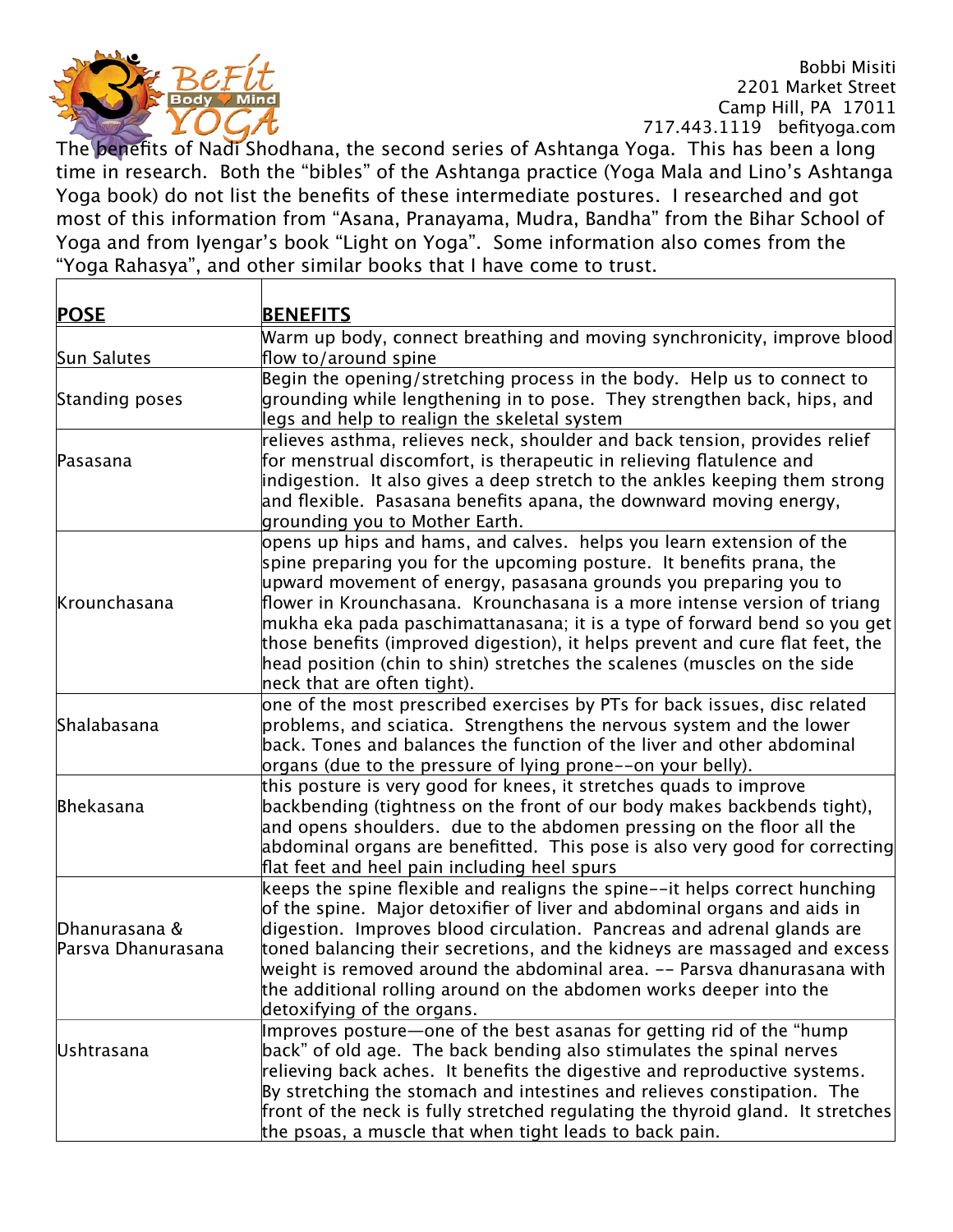

|                                          | Helps you overcome the fear of dropping back and teaches you how to use        |
|------------------------------------------|--------------------------------------------------------------------------------|
|                                          |                                                                                |
| Laghuvajrasana                           | your thighs to control drop backs. It has many of the same benefits of         |
|                                          | Ushtasana plus it also strengthens our abs and thighs                          |
| Kapotasana                               | deepens your backbend taking you deeper into the benefits of backbending       |
|                                          | as outlined in ushtrasana. Also stretches the shoulders and opens our          |
|                                          | heart.                                                                         |
| Supta Vajrasana                          | It tones the spinal nerves, keeps the back flexible and corrects poor          |
|                                          | posture. The nerves in the neck and thyroid gland are influenced. The          |
|                                          | chest is stretched and expanded filling the lungs to bring in more oxygen,     |
|                                          | so it is beneficial for those suffering with asthma, bronchitis, and other     |
|                                          | lung ailments. (vajra refers to the nerve and energy pathway which             |
|                                          | connects the sexual organs to the brain.)                                      |
|                                          | releases back from backbending with a mild forward bend, teaches balance,      |
| Bakasana A/B                             | strengthens wrists and forearms, B position teaches lightness. This asana      |
|                                          | also balances the nervous system.                                              |
|                                          | spinal twisting relaxes nervous system from backbending and prepares our       |
|                                          | body for the next direction. Spinal twisting alternately stretches one side of |
|                                          | the back while strengthening/compressing abdominals on opposite side.          |
| Bharadvajasana &<br>Ardha Matsyendrasana | Spinal twists massage the internal organs alleviating digestion problems.      |
|                                          | Spinal twisting is also good for disc related problems.                        |
|                                          | Ardha Matsyendrasana also tones the nerves of the spine, relieves muscular     |
|                                          |                                                                                |
|                                          | spasms, and is good for the vertebrae.                                         |
|                                          | compresses each side of the abdomen throughly massaging the abdominal          |
| Eka Pada Sirsasana                       | organs and removing constipation. It tones the reproductive organs. It         |
|                                          | improves blood circulation in the legs relieving varicose veins, and in the    |
|                                          | spine increasing the level of energy in the chakras.                           |
|                                          | help to control the nervous system. The solar plexus and adrenal glands        |
| Dwi Pada Sirsasana &                     | are massaged increasing vitality. They tone all the abdominal and pelvic       |
| Yogi Nidrasana                           | organs improving the efficiency of the digestive, reproductive, and            |
|                                          | eliminatory systems.                                                           |
| Tittibhasana                             | keeps our legs behind our head even longer this pose teaches patience          |
|                                          | in our practice                                                                |
| Pincha Mayurasana                        | helps relieve the stress we hold in our upper back and shoulders. It           |
|                                          | improves balance and like all inversions improves blood flow to our brain      |
|                                          | and eyes. It strengthens our arms, shoulders, and core while stretching our    |
|                                          | chest, shoulders, and ribs.                                                    |
|                                          | has the inversion and strength benefits of pincha plus as you fold down all    |
|                                          | your abdominal organs are compressed and stimulated to work better;            |
| Karandavasana                            | specifically the pancreas and liver are toned meaning better blood sugar       |
|                                          | regulation and better digestion as the toning the liver is good for the bile   |
|                                          | and metabolism.                                                                |
| Mayurasana                               | The pressure of the elbows in our abdomen deeply detoxifies the organs         |
|                                          | and stimulates the metabolic processes (improving digestion and the            |
|                                          | function of the liver and kidneys), which in turn stimulates the elimination   |
|                                          | of toxins from our blood. It harmonizes the glands of the endocrine            |
|                                          | system, develops physical as well as mental balance, and develops              |
|                                          | muscular control.                                                              |
|                                          |                                                                                |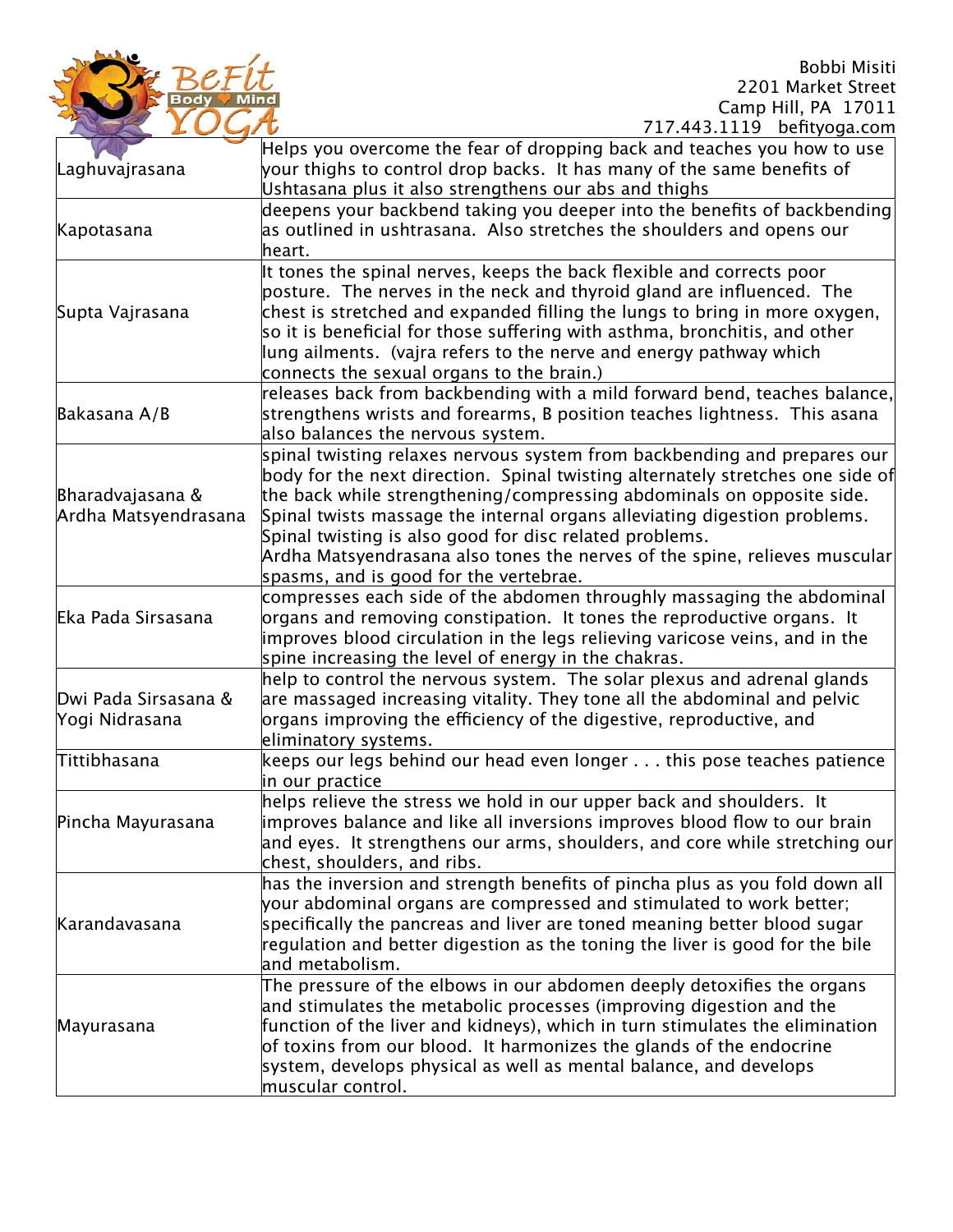

| $111.7773.1117$ being by $\alpha$ .                                                                                                                                                                                                                                                                                                                                                                                                                                                                                                                                         |
|-----------------------------------------------------------------------------------------------------------------------------------------------------------------------------------------------------------------------------------------------------------------------------------------------------------------------------------------------------------------------------------------------------------------------------------------------------------------------------------------------------------------------------------------------------------------------------|
| develops wrists, throws of lethargy and fatigue of brain, rejuvenates entire<br>body and makes one feel lively and vigorous, is strength and power. Most<br>yoga poses train our slow twitch muscle fibers, nakrasana will train our fast<br>twitch muscle fibers giving us more power. This is especially important for<br>yoginis.                                                                                                                                                                                                                                        |
| This pose is good for the knees, it will also improve your lotus. It reduces<br>hyperactivity of the kidneys.                                                                                                                                                                                                                                                                                                                                                                                                                                                               |
| Gives a good lateral stretch to the pelvic region and trunk. massages the<br>abdominal organs and prevents the skin around your abdomen from<br>sagging. Harry says it is a liver detoxer; one side wrings out the liver<br>deeply, the other side stretches out the liver and brings blood flow in<br>soaking it with oxygen and nutrients.                                                                                                                                                                                                                                |
| induces relaxation, relieves tiredness and anxiety. It stimulates the kidneys<br>and alleviates mature onset diabetes. It relieves backache, sciatica and<br>general stiffness in the shoulders and neck, it improves posture. It<br>alleviates leg cramps and makes the leg muscles supple.                                                                                                                                                                                                                                                                                |
| Rolling over the hand benefits the kidneys and ureter channel helping our<br>body dispel waste and toxins to the bladder where they are excreted.<br>Spinal twist to relax nervous system prior to the 7 headstands.                                                                                                                                                                                                                                                                                                                                                        |
| 7 Headstands! Improve balance and strengthen neck, plus gives us all the<br>benefits of inversions.                                                                                                                                                                                                                                                                                                                                                                                                                                                                         |
| Urdhva Dhanurasana is not part of closing, nor is it really part of primary, it is<br>more like the climax of the practice. It is beneficial to the nervous, digestive,<br>respiratory, cardiovascular, and glandular systems. It influences all hormonal<br>secretions and relieves gynecological disorders.<br>In this asana the whole body and nervous system are being placed in an abnormal<br>position. It may be difficult to raise the body if the nervous system is not ready. If<br>proprioception is lost, strength is lost. This asana develops proprioception. |
| Inversions are about blood flow! Getting stale, stagnant blood out of the<br>lower parts of the organs into the circulatory system where the blood is<br>purified. The throat area is purified and the glands in the neck and head<br>(thyroid, pituitary, pineal) are brought into balance directly benefitting our<br>endocrine <u>system.</u>                                                                                                                                                                                                                            |
| Same as sarvangasana plus purifies the intestines and strengthens the<br>waist.                                                                                                                                                                                                                                                                                                                                                                                                                                                                                             |
| Same as sarvangasana plus eliminates diseases of the ears and ringing of<br>the ears.                                                                                                                                                                                                                                                                                                                                                                                                                                                                                       |
| Same as sarvangasana plus purifies anal and urinary channels and<br>strengthens the front of the spinal column.<br>Same as sarvangasana, plus purifies the lower abdomen, the spinal column,                                                                                                                                                                                                                                                                                                                                                                                |
| liver, spleen, and stomach                                                                                                                                                                                                                                                                                                                                                                                                                                                                                                                                                  |
| Counter pose the previous 5 poses and purify esophagus and anus, liver                                                                                                                                                                                                                                                                                                                                                                                                                                                                                                      |
| and spleen and strengthen the waist and neck.                                                                                                                                                                                                                                                                                                                                                                                                                                                                                                                               |
| Blood flow to brain and eyes is increased improving memory and the sense                                                                                                                                                                                                                                                                                                                                                                                                                                                                                                    |
| organs and removing eye diseases.<br>Purifies liver and spleen, straightens spinal column, and purifies anal canal.                                                                                                                                                                                                                                                                                                                                                                                                                                                         |
| Destroys great sins as well as diseases of the body                                                                                                                                                                                                                                                                                                                                                                                                                                                                                                                         |
|                                                                                                                                                                                                                                                                                                                                                                                                                                                                                                                                                                             |